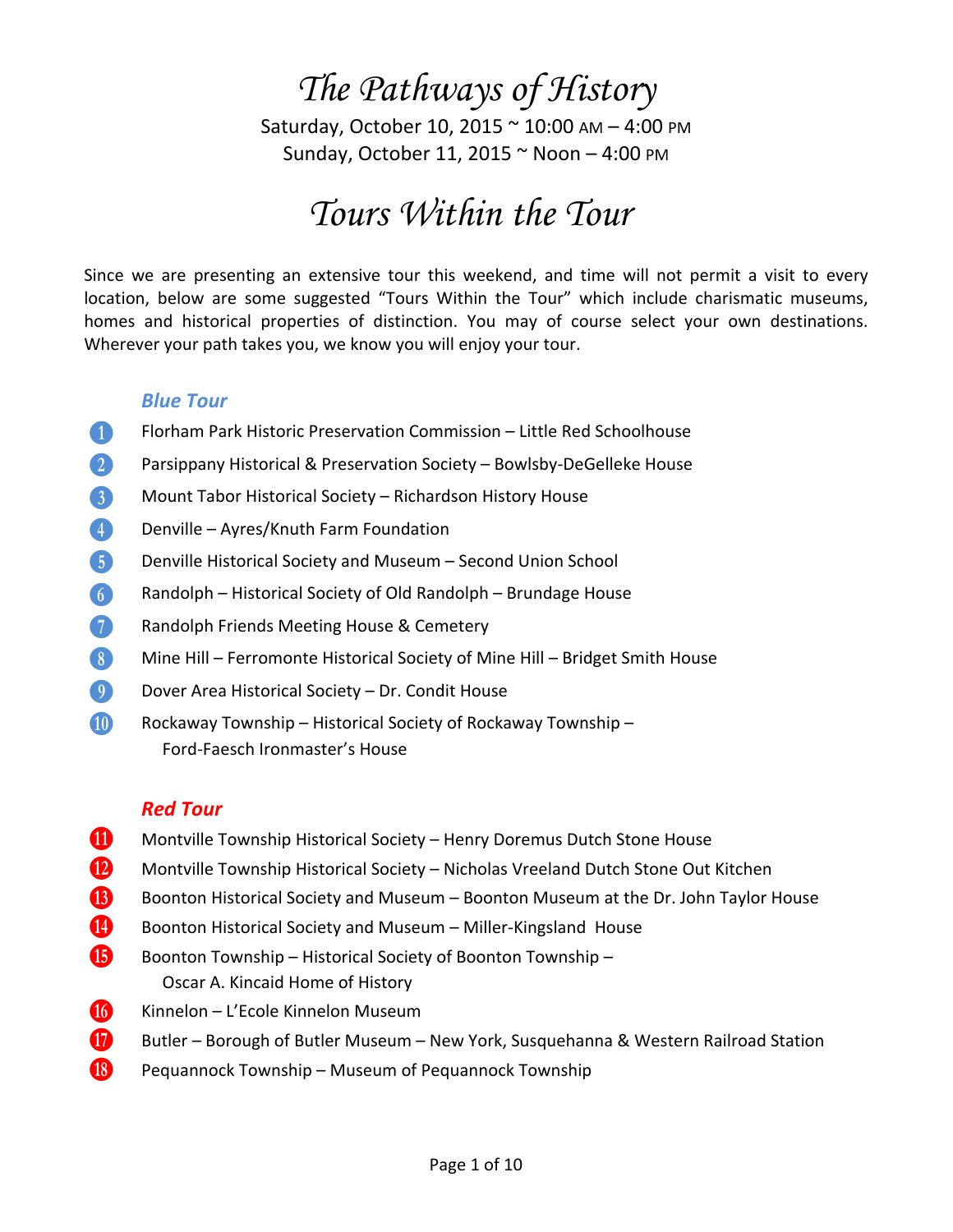#### *Gold Tour*

- **TO** Lake Hopatcong Historical Museum
- **20** Roxbury Historic Trust, Inc. The King Store and King House Museums
- **21** Roxbury Township Historical Society Silas Riggs 'Saltbox' House
- W Mount Olive Township Historical Society Mount Olive Baptist Church & Cemetery and Mount Olive Academy
- **23** Washington Township Historical Society Union Schoolhouse

# *Tour Highlights Locations and Events* Admission is free at all locations

**B** Florham Park Historic Preservation Commission  **Little Red Schoolhouse** 203 Ridgedale Avenue Florham Park 07932 GPS: 40° 47' 18" N, 74° 23' 25" W

- Little Red Schoolhouse is open to the public. Come ring the cupola bell!
- Part of the museum is set up as a schoolroom from a century ago
- Exhibits illustrate the development of Florham Park from a rural farming community, to the home of 3 major estates, and the community's growth into a modern suburb

**2 Parsippany Historical & Preservation Society Bowlsby‐DeGelleke House** 320 Baldwin Road, Township of Parsippany‐Troy Hills Parsippany 07054 GPS: 40° 52' 05" N, 74° 23' 42" W

- The "Wake of George Bowlsby," Mourning During the Civil War
- Exhibits: *Mourning costume and Jewelry 1860 – 1890*, *Civil War costume and Artifacts*
- House Tours by docents in period costume



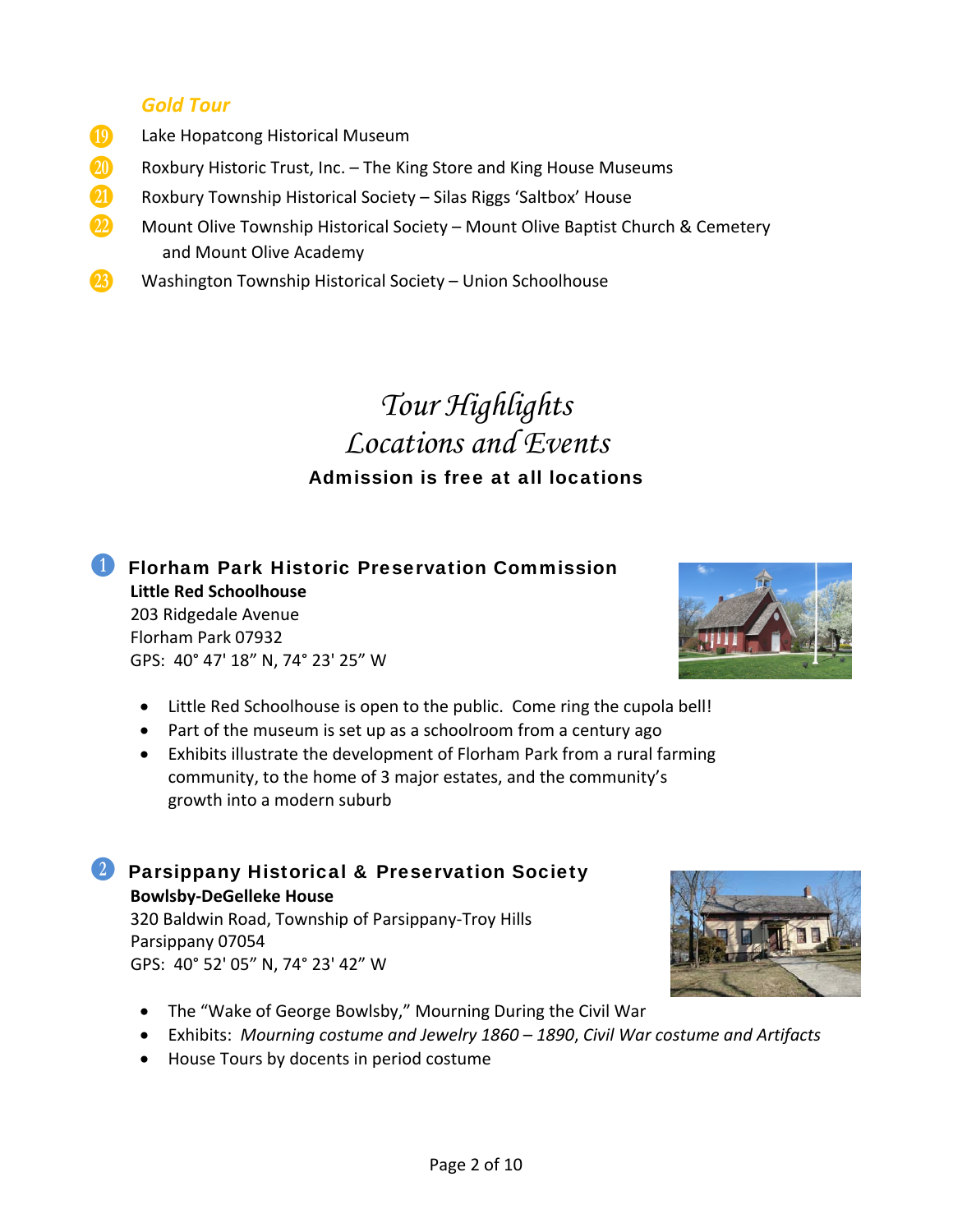#### **6** Mount Tabor Historical Society  **Richardson History House**

32 Trinity Place, Mount Tabor 07878 GPS: 40° 52' 24" N, 74° 28' 47" W

- Guided Tours of the History House
- Hands-on 19<sup>th</sup> century Laundry Demonstration
- **2:00 PM and 4:00 PM both days** Guided Walking Tour of Trinity Park Learn about the founding of this Methodist Camp Meeting, the unique architectural styles including gingerbread cottages and three octagon community buildings
- Visit the Replica Camp Meeting Tent furnished in period style (in Trinity Park)
- Celebration of Mount Tabor Historic District's listing on the National Register of Historic Places

## **E** Ayres/Knuth Farm Foundation

25 Cooper Road, Denville 07834 GPS: 40° 51' 59" N, 74° 30' 06" W

- Tour the historic farmstead and see the latest preservation projects, special displays, farming related demonstrations and activities while listening to live period music
- Enjoy the pristine vista as a reminder of 200 years of active farming history
- Visit Union Hill Farms for fresh produce, pumpkin picking, and hayrides

## *b* Denville Historical Society and Museum

 **Second Union School** 502 Openaki Road, Denville 07834 GPS: 40° 52' 01" N, 74° 31' 22" W

 **Guided tours – Saturday, Oct 10** at 11:00 AM, 1:00 PM and 3:00 PM **Sunday, Oct 11** at 1:00 PM and 3:00 PM

Tours will last about 40 minutes, and will cover:

- The history of the property and the area going back to William Penn (1715)
- The mystery of the burning of the first schoolhouse, and,
- Weather permitting, a short walk outside where the history to some adjoining properties will be discussed including the Colerain Forge (1730); the William Casterline House (1782); the Union Chapel (1899); the Third Union School (1908); Clark's Paper Mill (1866‐75); and the Mahlon Smith House (1866)







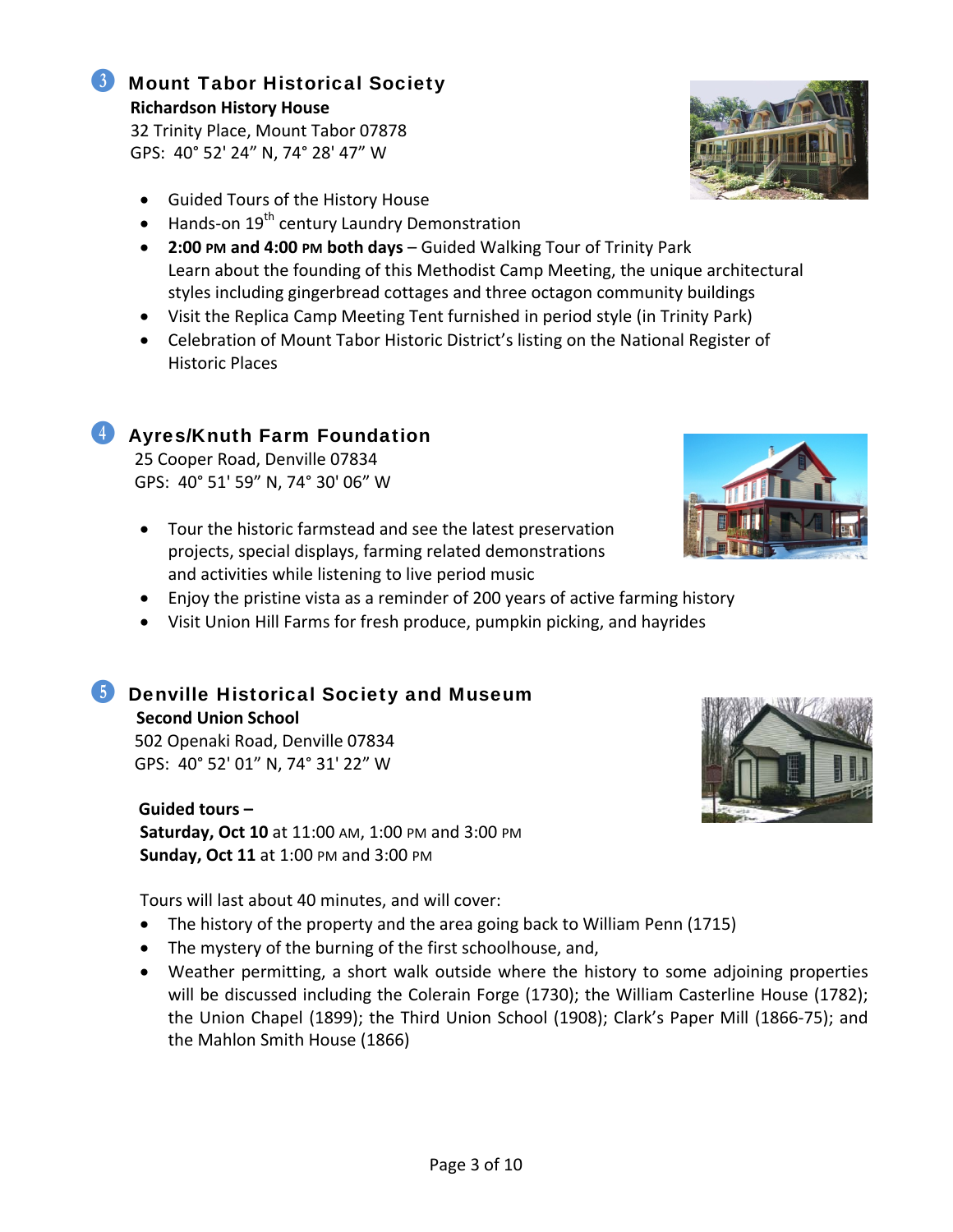#### GHistorical Society of Old Randolph  **Brundage House**

 630 Millbrook Avenue, Randolph 07869 GPS: 40° 50' 13" N, 74° 34' 21" W

 Your tour of the Brundage House features the following devoted to different eras and aspects of life in Old Randolph:

- Revolutionary War period costumes
- An exhibit depicting typical duties and tools of home and hearth
- Antique tools, equipment and collections, illustrating Randolph's industrial and agricultural phases from the 1700's – 1900's; represented are former iron mines, farms, ice houses, forges and cooperages
- A period-costumed "schoolmarm" oversees a classroom exhibit featuring antique desks, old‐time primers, slates, books and the essential woodstove
- The tour concludes with an exhibit of antiques, maps and ephemera of the Mt. Freedom era when bungalows, cabins and hotels were booming with visitors at New Jersey's former premier mountain area vacation spot from the early 1900's through the 1970's

## Randolph Friends Meeting House & Cemetery

 190 Quaker Church Road, Randolph 07869 GPS: 40° 51' 54" N, 74° 33' 46" W

Visitors will be able to:

- Explore the Meeting House interior following posted information
- Take a self‐guided tour of the Cemetery
- Learn more about the Meeting House from those involved in its preservation
- Brochures, publications and videos with additional information will also be available

**Sunday Only: 12:30 PM opening** after conclusion of the Sunday Meeting

## **8** Ferromonte Historical Society of Mine Hill **Bridget Smith House**

124 Randolph Avenue, Mine Hill 07803 GPS: 40° 52' 25" N, 74° 35' 48" W

- Artifacts from the various mines of the Township
- Exhibit of "women's work" tools of the mid-19<sup>th</sup> and early 20<sup>th</sup> centuries
- Artifacts from the onsite archaeological dig





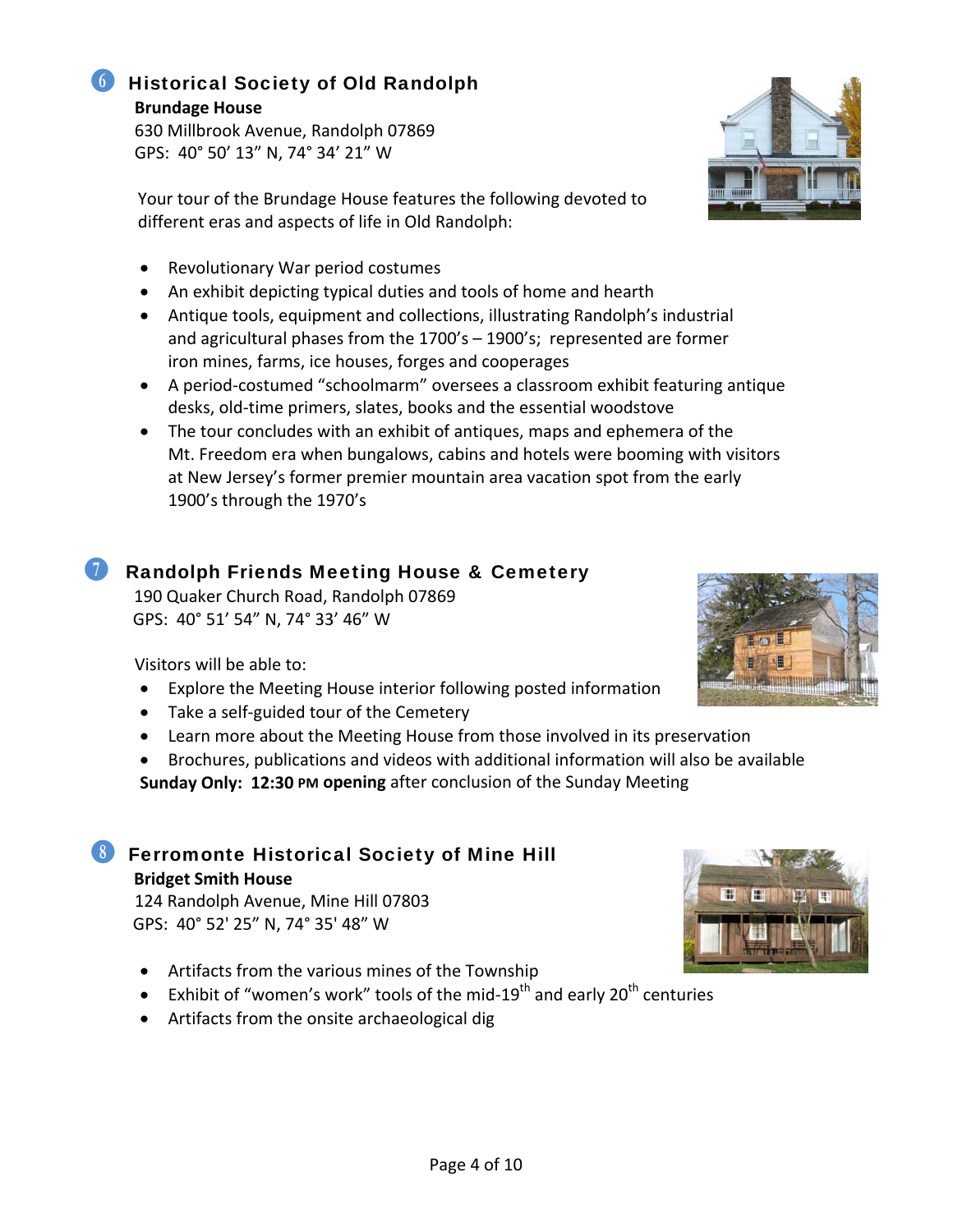#### **9** Dover Area Historical Society **Dr. Condit House**

55 West Blackwell Street, Dover 07801 GPS: 40° 53' 02" N, 74° 33' 40" W

- **1:00 PM both days** *Life Stories from Dover's Orchard Street Cemetery*
- Continuous PowerPoint Presentation *History of Dover's Industrial Impact*
- Take a self‐guided walking tour of Dover's Historic District
- Search the archives of Dover High School's Yearbooks
- Read the discovered letters of Dr. Condit's daughter
- Refreshments

# **M** Historical Society of Rockaway Township

 **Ford‐Faesch Ironmaster's House**

 629 Mount Hope Road, Rockaway 07885 GPS: 40° 55' 44" N, 74° 32' 34" W

- Exhibit *The Life and Times of Elizabeth Brinkerhoff Faesch; the Duties, Joys and Hardships of 18th Century Women*
- Colonial cooking demonstration Vegetarianism in the  $18<sup>th</sup>$  and  $19<sup>th</sup>$  centuries and receipt (recipe) handouts
- Colonial herb garden and talk
- Colonial craft demonstrations
- $\bullet$  18<sup>th</sup> century musket exhibits and drills
- Charcoal burning exhibit and talk
- Tours of the house
- Permanent artifact exhibits
- Faesch General Store open for shopping



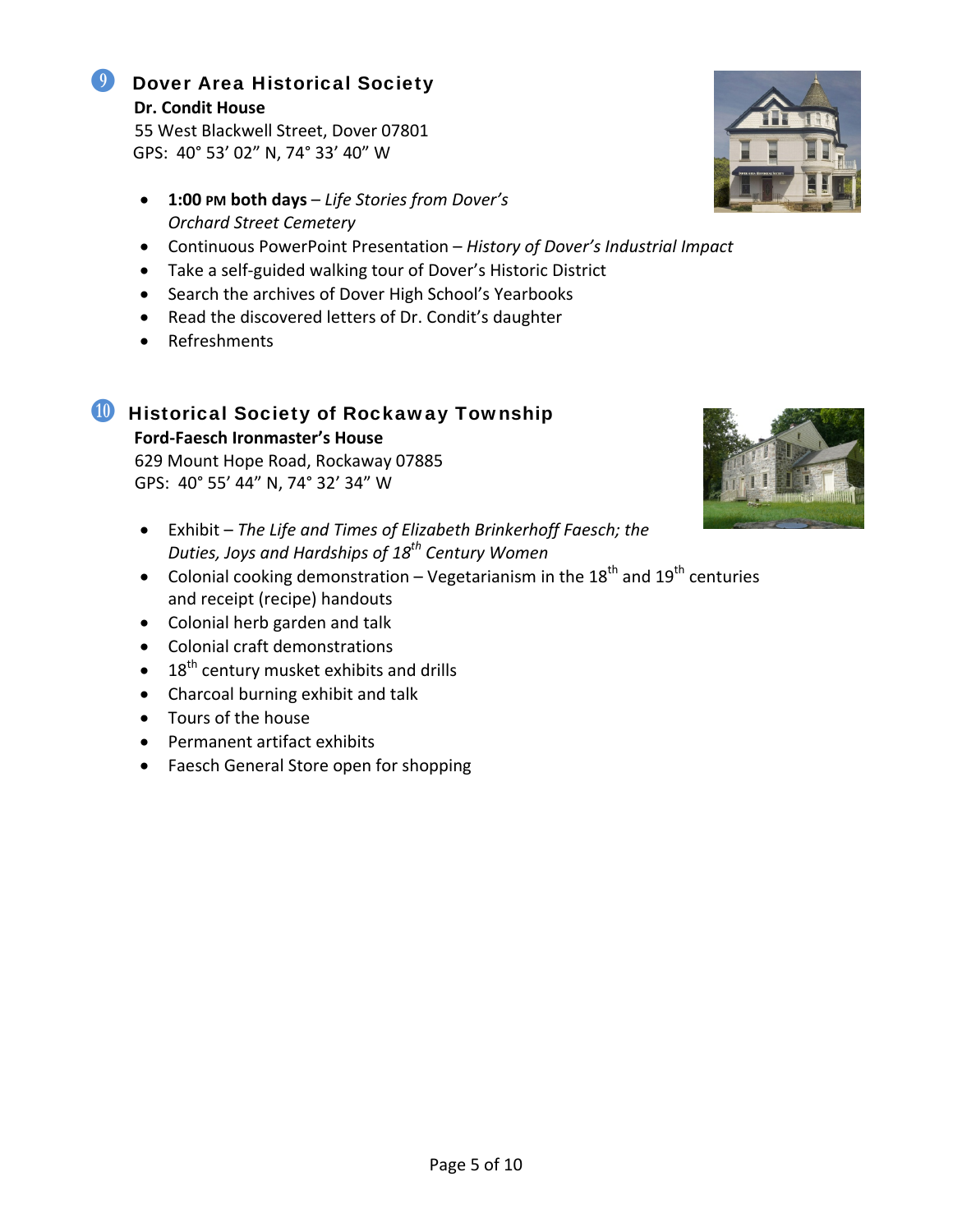#### **U** Montville Township Historical Society  **Henry Doremus Dutch Stone House**

 490 Main Road (US 202), Towaco 07082 (Park in Sea Breeze Parking Lot across street from Henry Doremus House) GPS: 40° 55' 05" N, 74° 21' 15" W

- Vendors demonstrating and selling colonial crafts (honey products, candles, soap)
- Continuous tours by costumed guides
- Spinning and weaving demonstrations
- Live fiddling music
- Exhibit of General George Washington's letters written from house and expense account
- $\bullet$  18<sup>th</sup> century antiques on display
- Exhibit of archeological artifacts from site

## **Montville Township Historical Society**

 **Nicholas Vreeland Dutch Stone Out Kitchen** 52 Jacksonville Road, Towaco 07082 GPS: 40° 55' 59" N, 74° 20' 33" W

- Continuous tours by costumed guides
- Open-hearth period cooking

**B** Boonton Historical Society and Museum  **Boonton Museum at the Dr. John Taylor House** 210 Main Street, Boonton 07005 GPS: 40° 54' 10" N, 74° 24' 28" W

- Now on display in the museum gallery, a not-to-be missed special exhibit of children's items from our archives
- The exhibit features toys, games, clothing and other accoutrements from a bygone era
- Be sure to take the opportunity to visit the Gift Shoppes at the Boonton Museum. Books by local authors, antique postcards and Boontonware, together with special purchase items and gift ideas for young and old, are available this weekend and throughout the year.





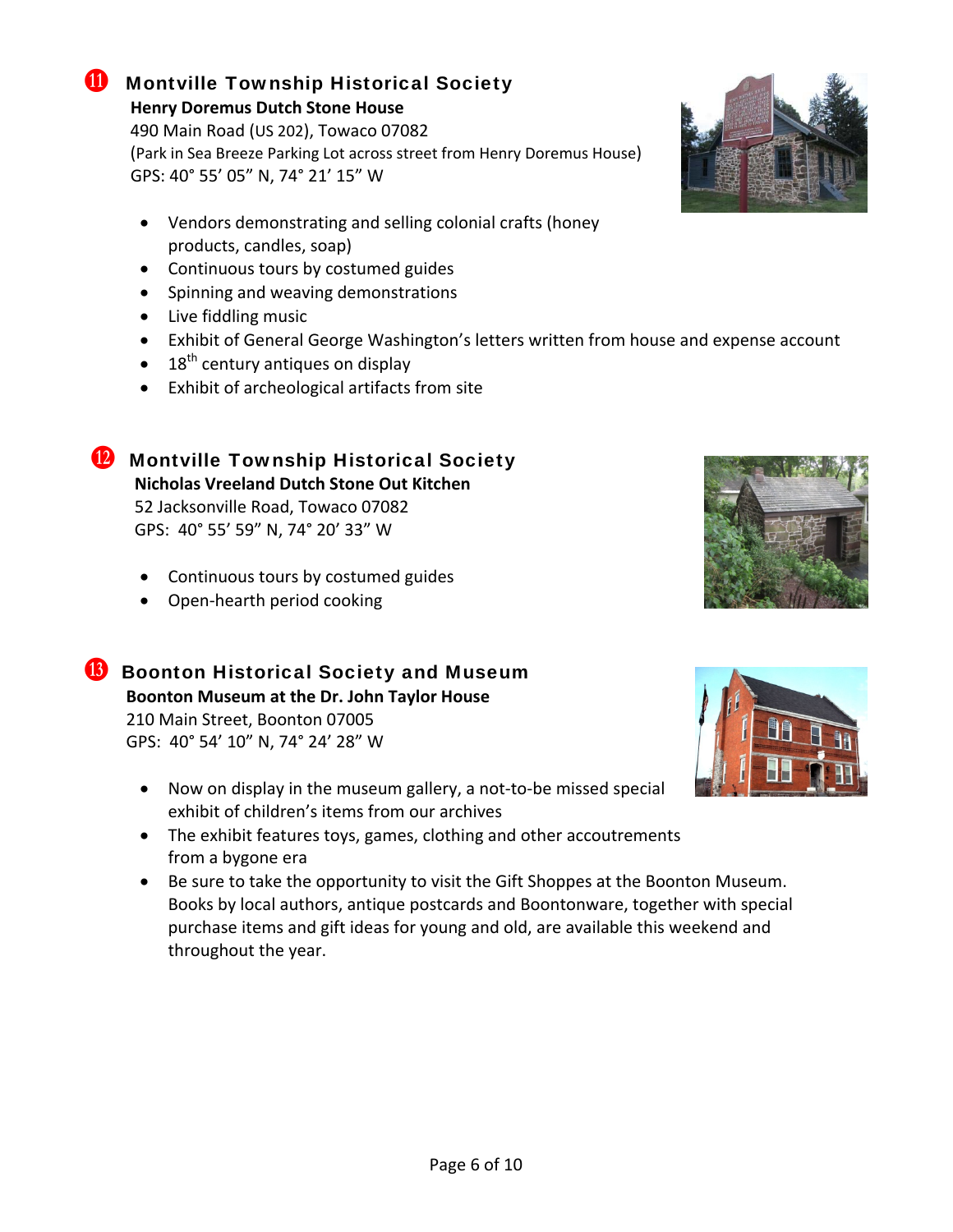#### **Boonton Historical Society and Museum Miller‐Kingsland House**

 445 Vreeland Avenue, Boonton 07005 GPS: 40° 54' 02" N, 74° 23' 12" W

- We are pleased to welcome back members of the 33rd Regiment New Jersey Volunteer Infantry
- In addition to civilian and military camp life, visitors will witness marching and drill as well as musket firing demonstrations
- A bugling presentation with original instruments will be performed by 33rd Regiment musician, Doug Grunn, who is also a member of *Buglers Across America*
- Special guest, author and historian, Robert Jones, will display items from his extensive Civil War artifacts collection, and will discuss and sign copies of his books
- Costumed hosts will conduct tours of the 1740 home

## **P** Historical Society of Boonton Township

#### **Oscar A. Kincaid Home of History**

 591 Powerville Road, Boonton Township 07005 GPS: 40° 57' 17" N, 74° 24' 35" W

- Photographs and documents highlighting the history of Boonton Township
- Display of the newly-restored Civil War era flag once owned by Mary Field Evans Clark Lowrie, Great Aunt to Oscar A. Kincaid, Jr.
- Exhibit of farm implements at the Road Stand
- Delicious refreshments

## **Cole Kinnelon Museum**

 25 Kiel Avenue, Kinnelon 07405 GPS: 41° 00' 07" N, 74° 21' 41" W

- At the top of the hour there will be showing of a collection of historic movies, mostly taken in the late 1930's of various parades and fund raising events, including the Morris County 200th Anniversary parade, circa 1938; Butler and Boonton Fireman's parades; Morris Kenny's water carnival circa 1935; and the Kinnelon baseball team circa 1937
- Enjoy some refreshments in the main meeting room at L'Ecole before continuing on the museum tour





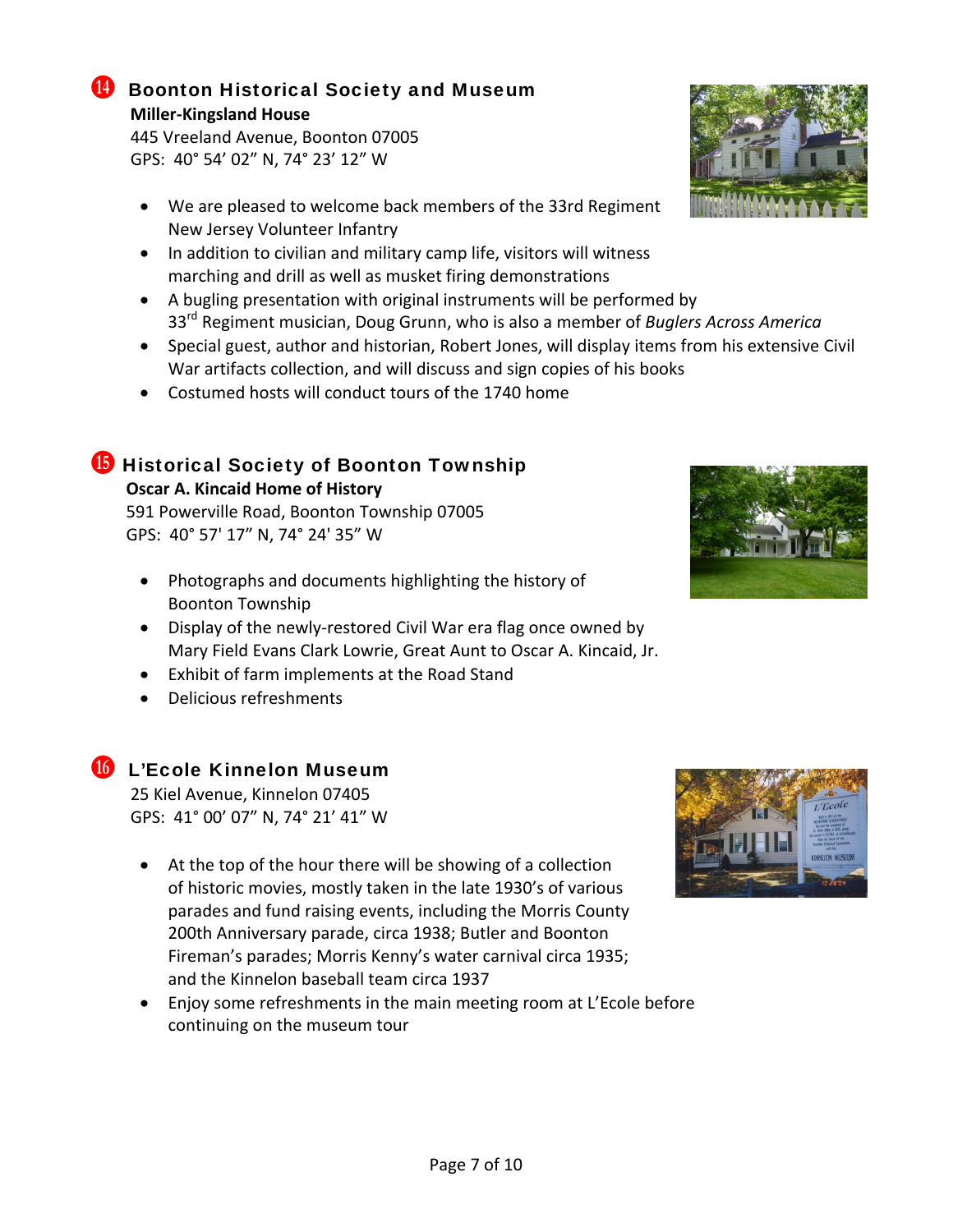

#### **R** Borough of Butler

**New York, Susquehanna & Western Railroad Station**

 233 Main Street, Butler 07405 GPS: 40° 00' 14" N, 74° 20' 31" W

- Tours of the three main exhibit rooms and the Resource Center
- Special exhibit of railroad memorabilia organized by the museum curator who will be available to discuss the artifacts
- Video presentation of the 1957 Pequanoc Rubber Company fire, the largest industrial fire in the United States that year
- Coloring books and crayons for our younger visitors
- **SUNDAY ONLY! Ice Cream Sunday from 1:00 – 3:00 PM**

### **S** Museum of Pequannock Township

 33 Evans Place, Pompton Plains 07444 GPS: 40° 58' 07" N, 74° 17' 36" W

Celebrate the Township's  $275<sup>th</sup>$  anniversary with displays of:

- The Lenape Indians
- The Martin Berry House, one of the oldest existing in Morris County
- John Voorhees of Tammany Hall Fame
- The role of Reaction Motors in the Space Race

#### **T** Lake Hopatcong Historical Museum

 At Hopatcong State Park, Landing 07850 GPS: 40° 54' 57" N, 74° 39' 56" W

- An entertaining and enlightening look at the history of New Jersey's largest lake
- Special salute to Bertrand Island Park





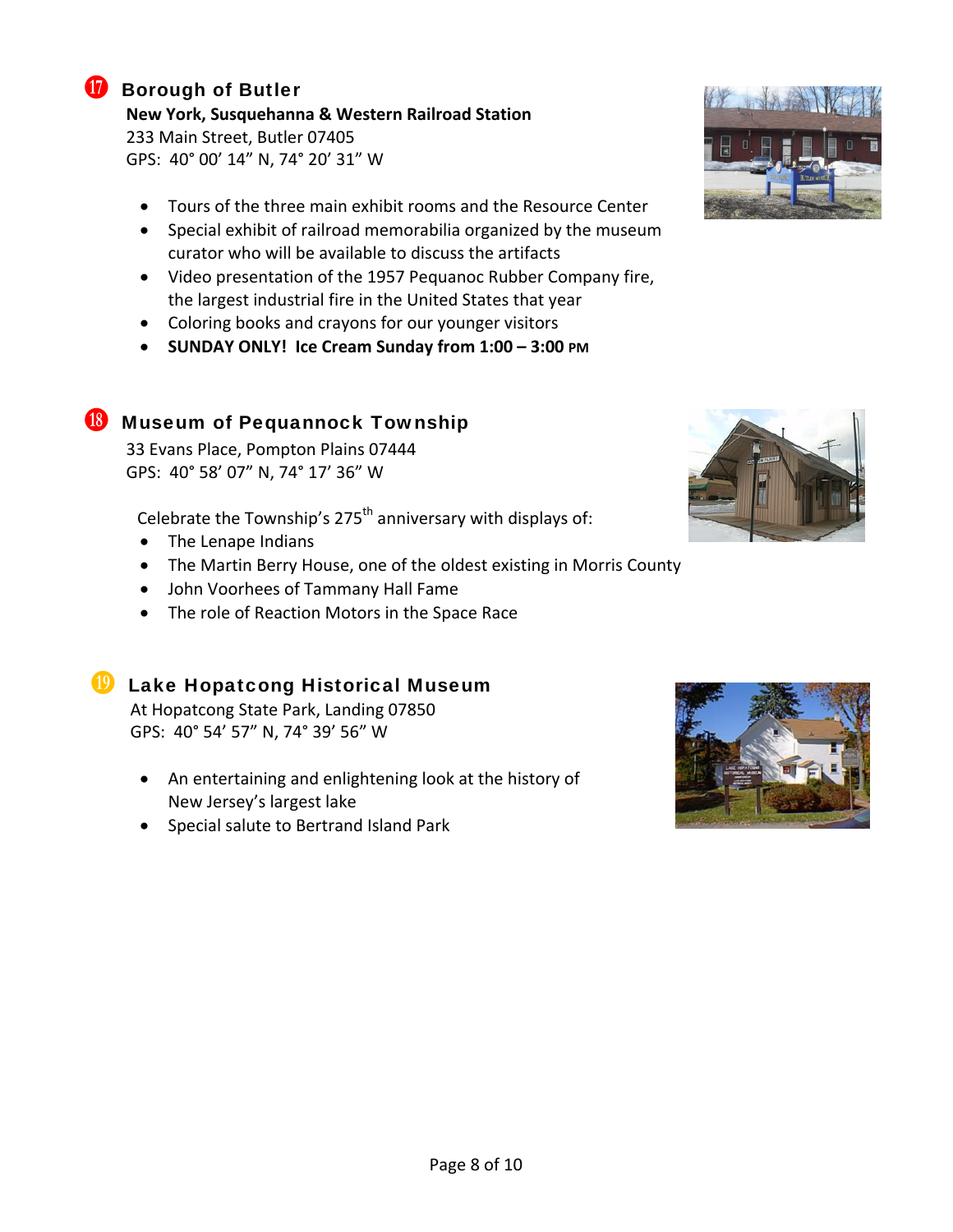#### **U** Roxbury Historic Trust, Inc.  **The King Store and King House Museums Drakesville Historic Park**

 209‐211 Main Street, Ledgewood 07852 GPS: 40° 52' 42" N, 74° 39' 05" W

- Tours of the King Store and House museums
- Wagon scale demonstration
- Exhibit: *Can You Hear Me Now?* The 50<sup>th</sup> anniversary of the opening of 1 ESS in Succasunna, the first commercial telephone switching system
- Lenape Exhibit: *Hidden Faces* exploring Lenape cultural survival in eastern Pennsylvania and New Jersey through the  $19<sup>th</sup>$  and  $20<sup>th</sup>$  centuries, during the Third Crow period of hiding
- Gift shop
- **Sunday only!** *Living History Day* – blacksmithing, music and more Hot Dogs and refreshments for sale

#### *A* Roxbury Township Historical Society  **Silas Riggs 'Saltbox' House Drakesville Historic Park**

 213 Main Street, Ledgewood 07852 GPS: 40° 52' 42" N, 74° 39' 05" W

- Tours of this well‐preserved New Jersey saltbox colonial furnished in pre‐revolutionary style
- A Taste of the Past Open Hearth Cooking
- Examples of Early Textiles
- Many original architectural features
- Period artifacts
- Historical Society publications for sale
- Beautifully woven throws depicting the six villages of the Township in celebration of its 275<sup>th</sup> anniversary are available for purchase

### **W** Mount Olive Township Historical Society  **Mount Olive Baptist Church & Cemetery Mount Olive Academy**

131 Flanders‐Drakestown Road (corner of Mt. Olive Road), Flanders 07836 GPS: 40° 51' 04" N, 74° 43' 59" W

- Guided tours of Academy, cemetery and church exterior
- Exhibit of restoration to date and church history
- Light refreshments